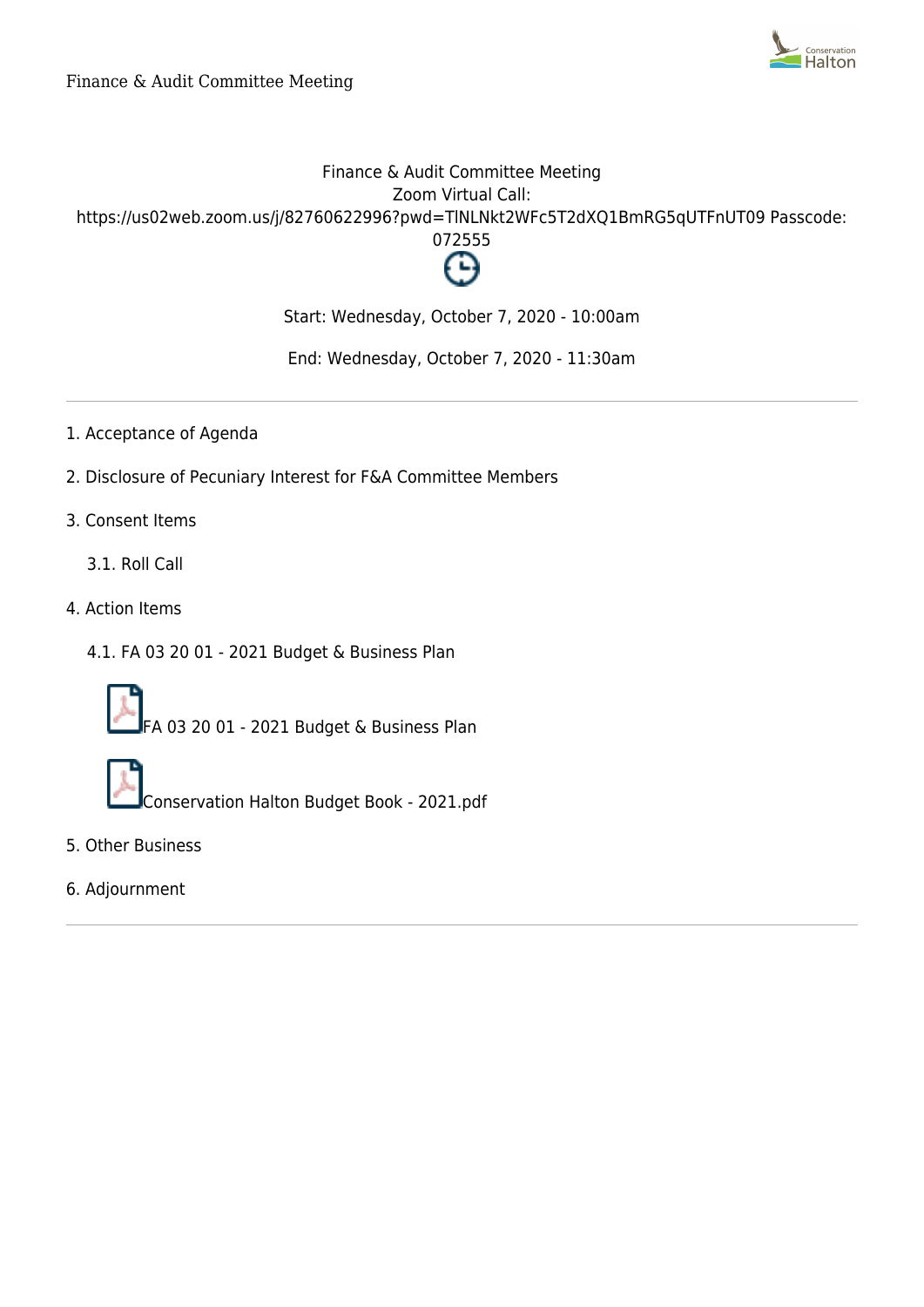



| <b>SUBJECT:</b>     | 2021 Budget & Business Plan          |
|---------------------|--------------------------------------|
| DATE:               | October 7, 2020                      |
| <b>FROM:</b>        | Marnie Piggot, Director Finance      |
| <b>REPORT NO: #</b> | FA 03 20 01                          |
| <b>REPORT TO:</b>   | <b>Finance &amp; Audit Committee</b> |

#### **Recommendation**

THAT the Finance and Audit Committee **recommend to the Conservation Halton Board of Directors that municipal funding of \$10,430,879 in the 2021 budget be approved by a weighted vote by the Conservation Halton Board of Directors at the October 22, 2020 meeting;**

And

THAT **transfers to and from Reserves in the 2021 budget be approved as outlined in this report;**

And

#### THAT the **2021 Budget & Business Plan be approved as presented.**

#### **Executive Summary**

The 2021 budget is being presented for consideration by the Finance and Audit Committee to recommend their budget approval to the Conservation Halton Board of Directors at the October 22, 2020 meeting. The 2021 budget and ten-year forecasts are included in the 2021 Budget & Business Plan also provided as part of the meeting package.

The 2021 preliminary budget was submitted to both Halton and Peel region staff in July. Staff have met or will meet with Regional staff in September and October to provide any budget updates. The budget presentation to Region of Halton Council is currently planned for November 25, 2020.

The proposed final 2021 budget of \$36.8 million will allow Conservation Halton to continue to meet its strategic priorities as outlined in the Conservation Halton strategic plan, Metamorphosis. Planning by staff is underway for a refresh of Metamorphosis. The revamped plan will improve and build on our current objectives, themes and success to date.

Municipal funding in the 2021 budget of \$10,430,879 remains at the same amount included in the preliminary budget presented in June. The \$306,561 increase in municipal funding is 3% more than was requested in 2020. This increase is below the Region of Halton guideline of 3.7%. Specific guidelines have not been received from the other three municipalities.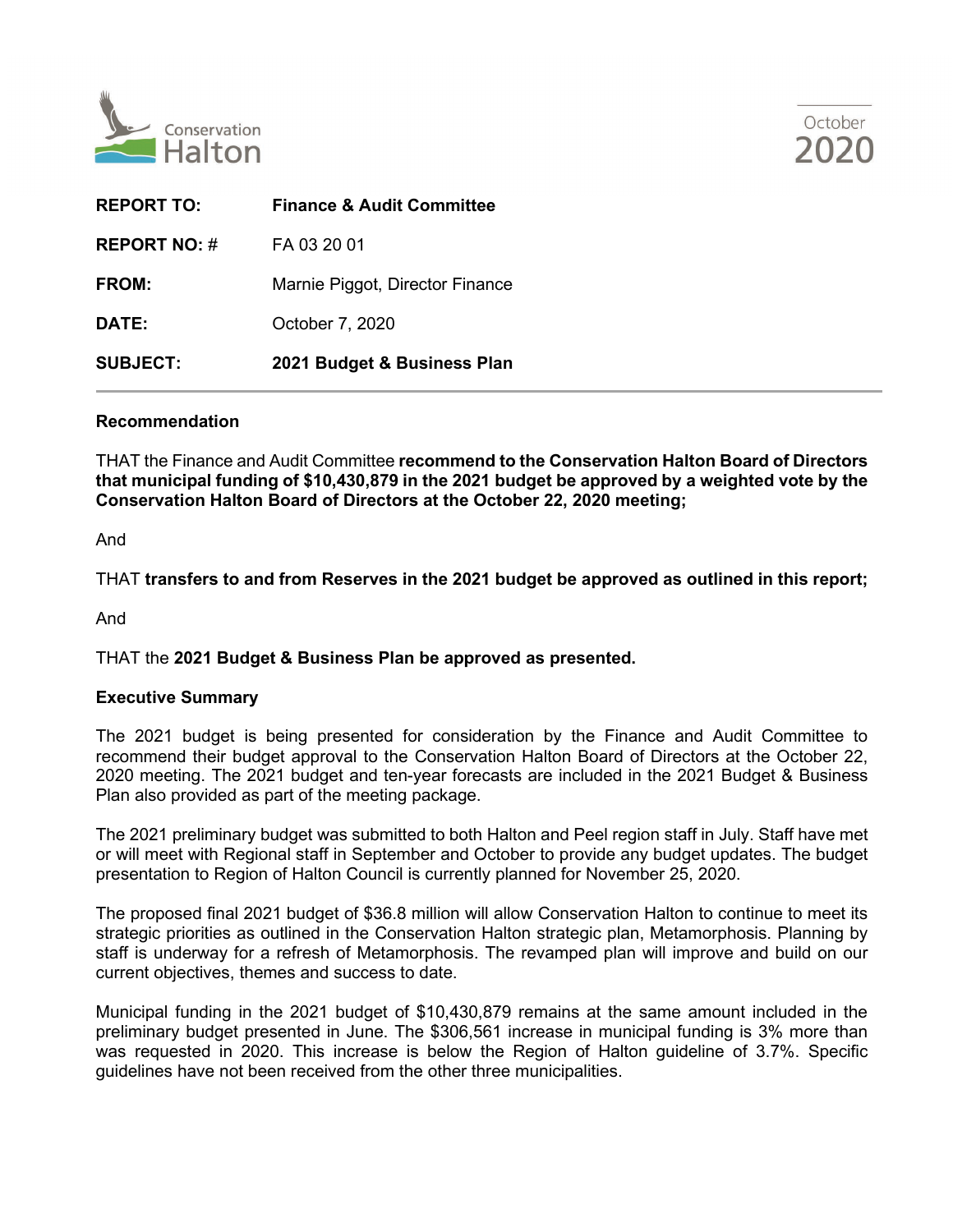



The 2021 budget and forecast considered a balance of strategic priorities, growth-related pressures and potential COVID related impacts on programs that are still uncertain at this time. We have kept the 2021 budget increase below regional guidelines by finding operating efficiencies that do not affect service levels and found alternative funding sources which includes grants. This has helped us minimize the impact on our municipal funding partners. Most of the budget continues to be funded through selfgenerated revenues and base municipal funding remains at less than 30% of the total funding sources.

Major drivers of the 2021 budget increase over 2020 budget amounts are related to increased staffing costs and projected lower program revenues. Planning and park revenues have been reduced from the prior year based on average historical trends and potential COVID impacts. The 2020 fiscal impact of the COVID pandemic is expected to continue well into 2021.

#### **Report**

The 2021 budget is segregated according to Conservation Halton budget principles into Watershed Management & Support Services (WMSS) programs and the Conservation Areas. A summary of the 2021 budget is provided in this report with further budget details found in the 2021 Budget & Business Plan.

The 2021 operating budget of \$31.9 million and \$4.9 million capital budget will provide for further investments into Conservation Halton programs, services and infrastructure.



#### **2021 Budget Revisions**

Minor revisions have been made in the 2021 budget from the 2021 preliminary budget and there is no change in municipal funding. A summary of the 2021 budget revisions include:

- Municipal apportionment percentages for 2021 received from the province have been updated;
- Staff compensation and benefits have been increased by \$195,000 for Watershed Management & Support Services and the Parks programs. This increase is fully funded by increased chargebacks, program revenue and other grants. The impact of the increased staff costs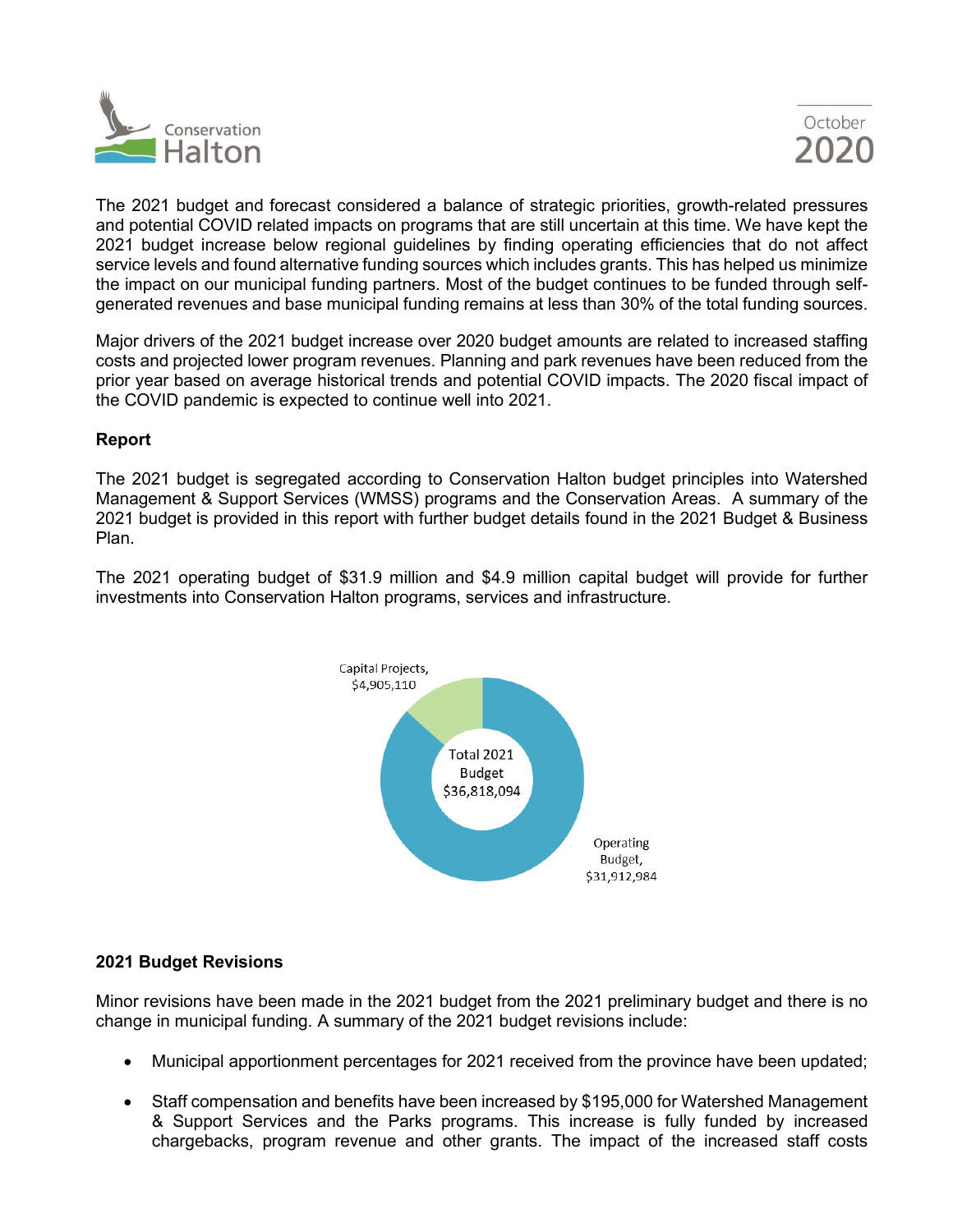



resulted in a decrease of almost \$25,000 to a revised Conservation Authority operating surplus of \$251,284. The increase in program revenue reverses some of the Planning revenue decrease included in the preliminary budget. The increase has been warranted based on current projected 2020 revenue with lessened COVID pressures than originally thought.

• Municipal debt financing charges of \$569,245 provided by Region of Halton staff have been updated and have increased slightly by \$912 from the preliminary budget.

# **2021 Operating Budget**

The operating budget of \$31.9 million provides for an investment of \$18.1 million in Watershed Management & Support Services programs and an investment of \$13.8 million into the Conservation Areas.



#### **Investing in Watershed Management & Support Services**

The WMSS 2021 operating increase is partially funded by program revenue, grants, reserves and chargebacks.

Major drivers of the WMSS municipal funding increase include:

- Staff compensation and benefits cost increases of \$665,051. Staff salaries and benefits increases in the 2021 budget are related to a 1% inflation adjustment to the salary bands and an increase to 96% of the salary band approximating actual salary costs.
- Planning and Permit revenue reduction of \$171,100 adjusted closer to historical results. There is the potential for higher Planning revenues as a result of the Regional allocation program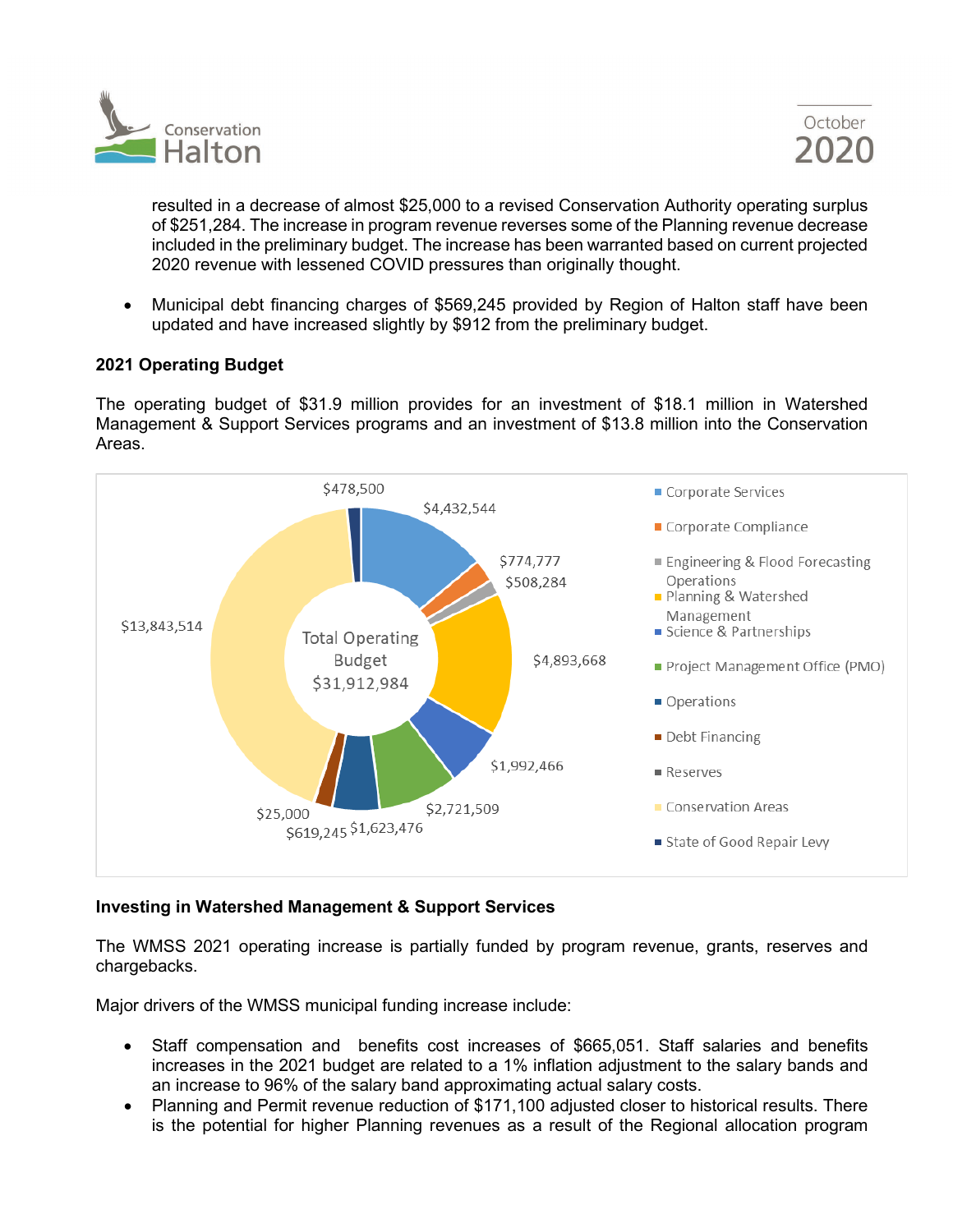



approved in 2020 that has not been factored into the budget though this may also require additional staffing resources. There is an offsetting increase in other program revenue and grants of \$267,768.

#### **Investing in our Parks**

The Conservation Areas 2021 operating budget provides for an investment of \$13,843,514 into the parks. Operating expenses have increased in the Conservation Areas 2021 operating budget by \$373,717. A large portion of the higher operating expenses are related to staffing costs which have increased by \$284,317. The staff increase is for the most part to adjust part time seasonal staff costs to better reflect historical spending. The increase in expenses is funded entirely by park program revenue.

The chargeback to the Conservation Areas for support services has increased in the 2021 operating budget by \$199,800 to \$1,393,200. The increase is related to support service staffing changes and the estimated allocation of time spent on park programs.

Program and other funding revenue have decreased by \$144,610 to \$13,526,040 from the 2020 Budget amount of \$13,670,650. Program revenue includes adjustments based on the three-year average of historical actual amounts and partially considers COVID impacts. The proposed revenue amounts assume average fee increases to continue to transition to full cost recovery.

#### **Staffing**

The 2021 budget includes 251 Full Time Equivalent (FTE) staff that are comprised of 113 FTE in Watershed Management & Support Services (WMSS) programs and 138 FTE in the Conservation Areas.

Total WMSS full time staff equivalent (FTE) staff has not changed from the prior year. There is an overall increase of 4.1 FTE staff positions in the parks. The staff complement chart provided in the 2021 Budget & Business Plan provides a detailed breakdown of the FTE changes.

#### **2021 Capital Budget Summary**

The 2021 capital budget represents an investment of \$4.9 million into infrastructure and technology to enhance programs and services in the watershed of \$3.8 million and Conservation Areas of \$1.1 million.

The capital budget provides funding for projects such as the rehabilitation of flood control infrastructure, updating of flood plain mapping, investments in digital transformation and technology upgrades, vehicle and equipment replacements, managing the impacts of Emerald Ash Borer, land management initiatives and infrastructure improvements at the Conservation Areas.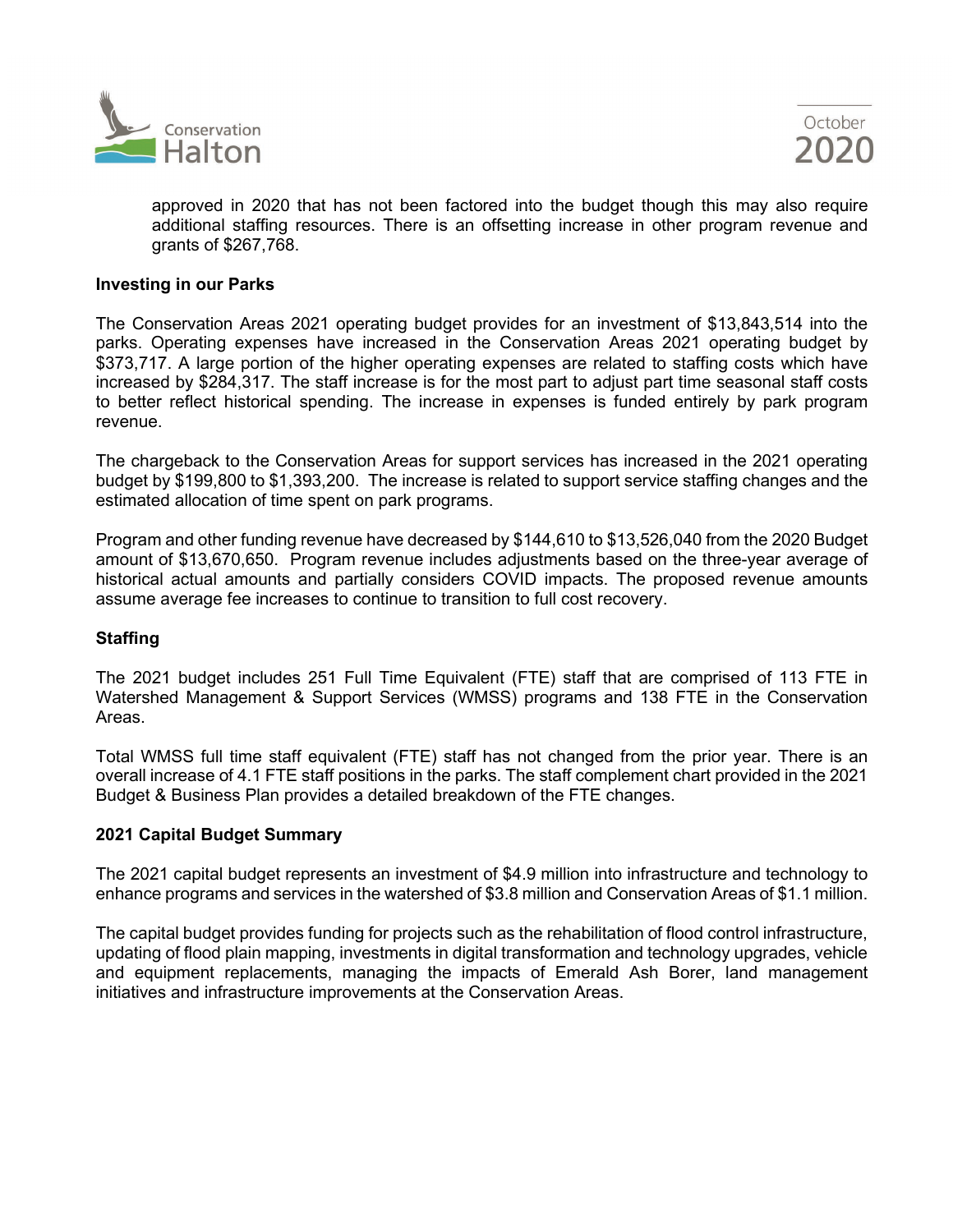



October

2020

# **Municipal Funding**

The total municipal funding increase of \$306,561 includes an additional \$39,300 for State of Good Repair levies for dams, channels and facility assets to gradually meet target levels established in the Asset Management Plans for these assets. Asset Management Plans have been completed for all of Conservation Halton's assets with most of the assets identified as in good condition.

|                                         | <b>Budget</b> |              | \$ Increase |            |
|-----------------------------------------|---------------|--------------|-------------|------------|
| <b>Total Municipal Funding:</b>         | 2021          | Budget 2020  | (Decrease)  | % Increase |
|                                         |               |              |             |            |
| <b>Operating</b>                        | \$9,695,379   | \$9,221,118  | \$474,261   | 5.1%       |
| Capital                                 | 257,000       | 464,000      | (207,000)   | $-44.6%$   |
|                                         | 9,952,379     | 9,685,118    | 267,261     | $2.8\%$    |
| State of Good Repair (SOGR) Levy - Dams |               |              |             |            |
| & Channels; Buildings                   | 478,500       | 439,200      | 39,300      | 8.9%       |
| <b>Municipal Funding total</b>          | \$10,430,879  | \$10,124,318 | \$306,561   | 3.0%       |

The operating and capital forecasts have been prepared with municipal funding increases ranging from 3% to 4.5% annually.

#### **Apportionment of Municipal Funding**

Municipal funding of \$10,430,879 is apportioned to the Region of Halton, City of Hamilton, Region of Peel and Township of Puslinch according to the area and proportional current value assessment (CVA) of the municipality falling within the Conservation Halton watershed.

Based on updated current value assessment data and apportionment percentages received from the Province, the apportioned municipal funding amounts are as follows: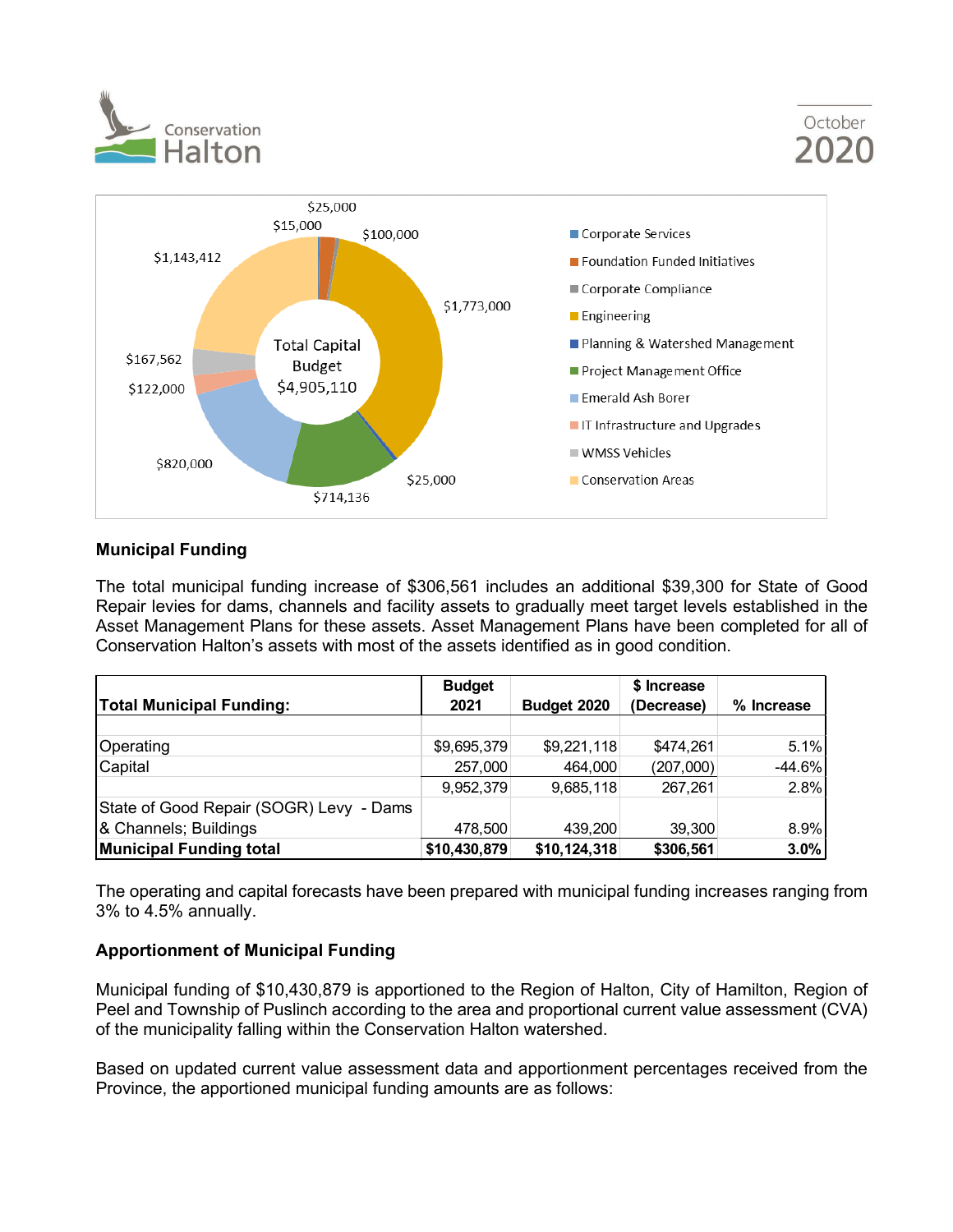



| <b>Municipality:</b> | Apportion-<br>ment % 2021 | <b>Municipal</b><br>Funding 2021 | Apportion- | <b>Municipal</b><br>ment % 2020   Funding 2020 | % Increase |
|----------------------|---------------------------|----------------------------------|------------|------------------------------------------------|------------|
| Region of Halton     | 87.8421%                  | \$9,162,704                      | 87.7576%   | \$8,884,859                                    | 3.1%       |
| Region of Peel       | 4.7534%                   | 495.821                          | 4.8142%    | 487.405                                        | 1.7%       |
| City of Hamilton     | 7.1875%                   | 749.719                          | 7.2109%    | 730.054                                        | 2.7%       |
| Township of Puslinch | 0.2170%                   | 22.635                           | 0.2173%    | 22,000                                         | 2.9%       |
|                      | 100.0000%                 | \$10,430,879                     | 100.0000%  | \$10,124,318                                   |            |

#### **Debt Financing, Debt Financing Charges and Debt Capacity**

Municipal debt financing included in the 2021 budget of \$526,500 is comprised of 50% of the Morrison-Wedgewood Channel spill prevention design estimated costs of \$53,000 and low impact development (LID) system improvements at the Administration Office of \$500,000.

The Debt Financing Charges included in the 2021 operating budget of \$619,245 includes \$569,245 municipal debt financing charges and \$50,000 for estimated principal and interest payments on a land acquisition loan with the Hamilton Community Foundation (HCF).

The total long-term debt balance is currently \$\$5,671,453. The debt capacity ratio estimated for 2021 of 4.5% is based on estimated own source revenues excluding Conservation Areas program revenue. Conservation Halton has approved a debt capacity ratio of 10% in its Budget Principles.

#### **Reserve Funding**

The reserve summary below lists the projected reserve balances at December 31, 2021 and the proposed transfers to and from reserves in the 2021 budget. A reserve continuity schedule with reserve balances to 2030 is also provided in the 2021 Budget & Business Plan.

| <b>Conservation Halton Reserves</b>                                               | <b>Reserves</b><br>Projected<br><b>Balance Dec.</b><br>31, 2020 | Contribution<br>from<br><b>Municipal</b><br><b>Funding</b> | from Surplus | State of<br><b>Contribution Good Repair</b><br>Levy | Contribution to Contribution<br>Capital<br>Projects | to Operating<br><b>Expenses</b> | <b>Reserves</b><br>Projected<br><b>Balance Dec.</b><br>31, 2021 |
|-----------------------------------------------------------------------------------|-----------------------------------------------------------------|------------------------------------------------------------|--------------|-----------------------------------------------------|-----------------------------------------------------|---------------------------------|-----------------------------------------------------------------|
| <b>Watershed Management &amp; Support Services</b>                                |                                                                 |                                                            |              |                                                     |                                                     |                                 |                                                                 |
| Vehicle and Equipment                                                             | 720.083                                                         |                                                            |              |                                                     | (167, 562)                                          |                                 | 552,521                                                         |
| <b>Building</b>                                                                   | 230,128                                                         |                                                            |              |                                                     |                                                     |                                 | 230,128                                                         |
| Building - State of Good Repair                                                   | 262,293                                                         |                                                            |              | 102.000                                             | (70, 136)                                           |                                 | 294,157                                                         |
| Watershed Management Capital - Municipal Funds and Self<br><b>Generated Funds</b> | 982.872                                                         |                                                            |              | 376,500                                             | (575,000)                                           |                                 | 784.372                                                         |
| Watershed Management & Support Services Stabilization                             | 793.193                                                         |                                                            |              |                                                     |                                                     |                                 | 793,193                                                         |
| Capital Projects - Debt Financing Charges                                         | 472.670                                                         |                                                            |              |                                                     |                                                     |                                 | 472.670                                                         |
| Digital Transformation                                                            | 250.000                                                         |                                                            |              |                                                     |                                                     |                                 | 250,000                                                         |
| Legal - Planning & Watershed Management                                           | 258,891                                                         |                                                            |              |                                                     |                                                     |                                 | 258,891                                                         |
| Legal - Corporate                                                                 | 200,000                                                         |                                                            |              |                                                     |                                                     |                                 | 200,000                                                         |
| <b>Water Festival</b>                                                             | 158,911                                                         |                                                            |              |                                                     | $\overline{a}$                                      | (18, 615)                       | 140,296                                                         |
| <b>Land Securement</b>                                                            | 59.537                                                          | 25,000                                                     |              |                                                     |                                                     |                                 | 84.537                                                          |
| <b>Property Management</b>                                                        | 80.040                                                          |                                                            |              |                                                     |                                                     |                                 | 80,040                                                          |
| Stewardship and Restoration                                                       | 342,399                                                         |                                                            |              |                                                     | (144,000)                                           | (17,500)                        | 180,899                                                         |
| <b>Conservation Areas</b>                                                         |                                                                 |                                                            |              |                                                     |                                                     |                                 |                                                                 |
| Capital                                                                           | 2,963,738                                                       |                                                            | 251,284      |                                                     | (1, 143, 412)                                       |                                 | 2,071,610                                                       |
| Stabilization                                                                     | 1,000,568                                                       |                                                            |              |                                                     |                                                     |                                 | 1,000,568                                                       |
| <b>Total Reserves</b>                                                             | 8,775,322                                                       | 25,000                                                     | 251,284      | 478,500                                             | (2,100,110)                                         | (36, 115)                       | 7,393,881                                                       |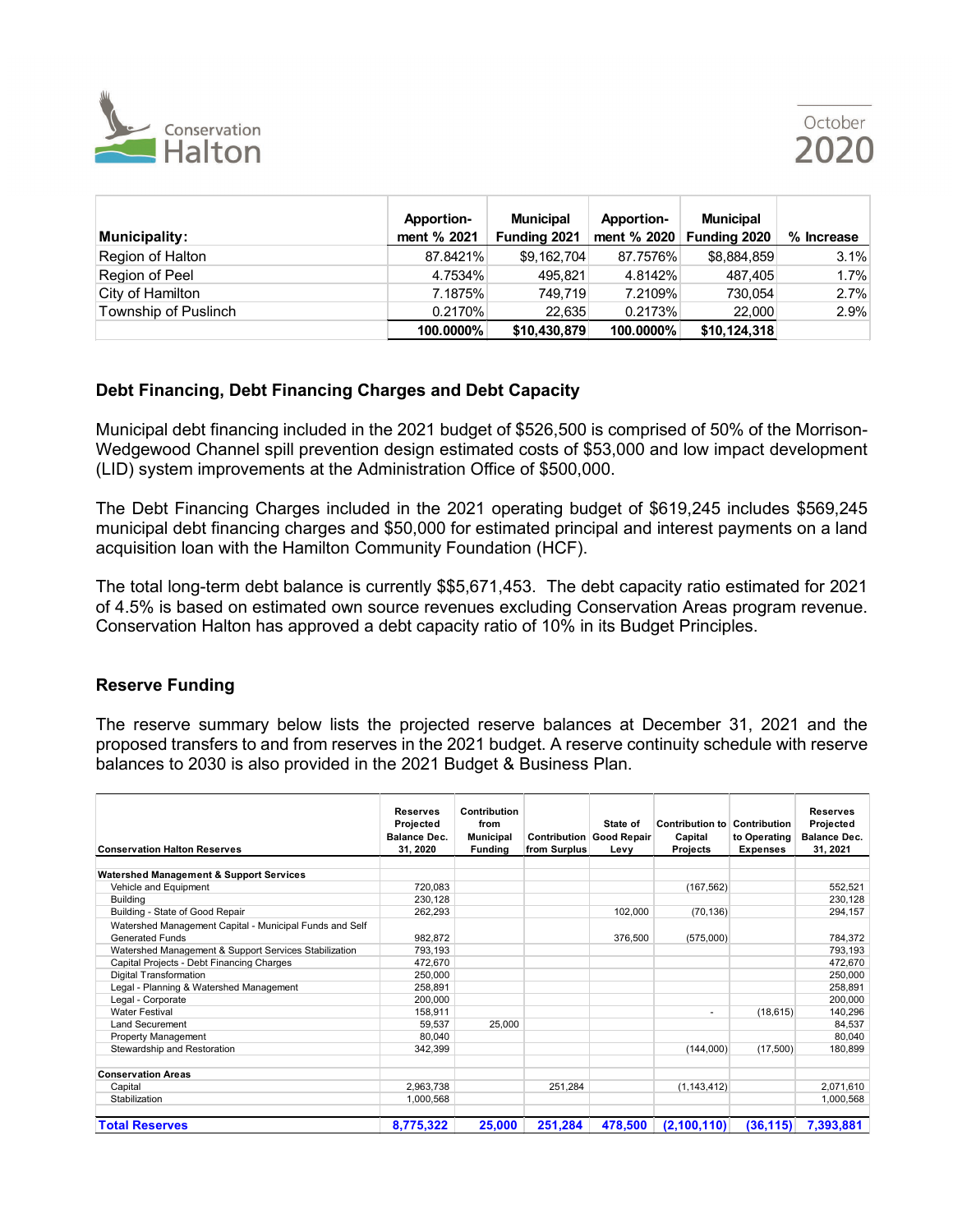



#### **Conservation Authority (CA) Act Provincial Review**

For the 2021 budget, provincial funding has been assumed to remain at the same level as 2020 funding. There have been no official updates received from the Province and Minister on their review of the CA Act and the joint stakeholder meetings hosted by the Province in late 2019.

#### **Impact on Strategic Goals**

This report supports the Metamorphosis strategic theme of Striving for service excellence and efficiency. This theme is supported by the objective to provide clear financial data and analysis to support informed strategic and operational decision-making for budget development and long-term planning.

#### **Financial Impact**

Conservation Halton staff have developed a fiscally conservative budget for 2021. The modest increase of 3.0% for operating expenses and State of Good Repair Levy that is proposed:

- considers the potential fiscal impacts of COVID;
- recognizes our regional funding municipalities fiscal pressures;
- continues to provide core services in a growing watershed;
- ensures the needs of the increasing number of visitors at our Conservation Areas are met and
- reflects program and service enhancements to address service delivery objectives outlined in Conservation Halton's Strategic Plan Metamorphosis.

The 2021 budget addresses increased staff costs and estimated revenue shortfalls primarily through operational efficiencies. Additionally, the proposed 2021 budget continues to provide for investments in our programs to enhance service delivery, supports digital transformation initiatives, watershed planning work, greenspace revitalization, floodplain mapping, flood forecasting, and enhances user experiences at our parks.

Signed & respectfully submitted:  $\blacksquare$  Approved for circulation:

Mariegas

Marnie Piggot Hassaan Basit

LWagner

Lawrence Wagner Senior Director, Corporate Services

**FOR QUESTIONS ON CONTENT:** Marnie Piggot, Director, Finance; 905-336-1158, ext. 2240; [mpiggot@hrca.on.ca](mailto:mpiggot@hrca.on.ca)

Housevern -

President & CEO/Secretary-Treasurer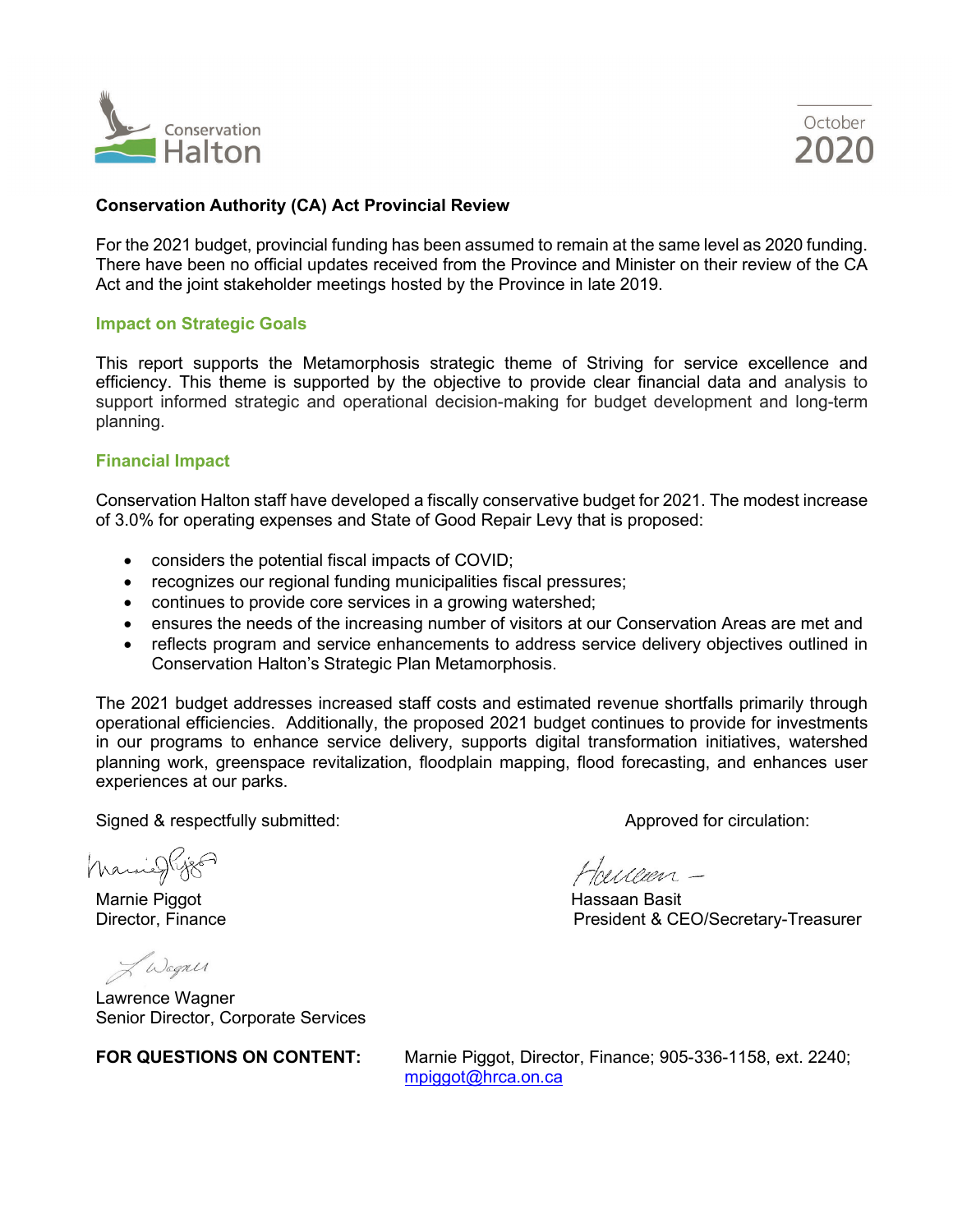# **CONSERVATIONHALTON** 2021 BUDGET& BUSINESSPLAN



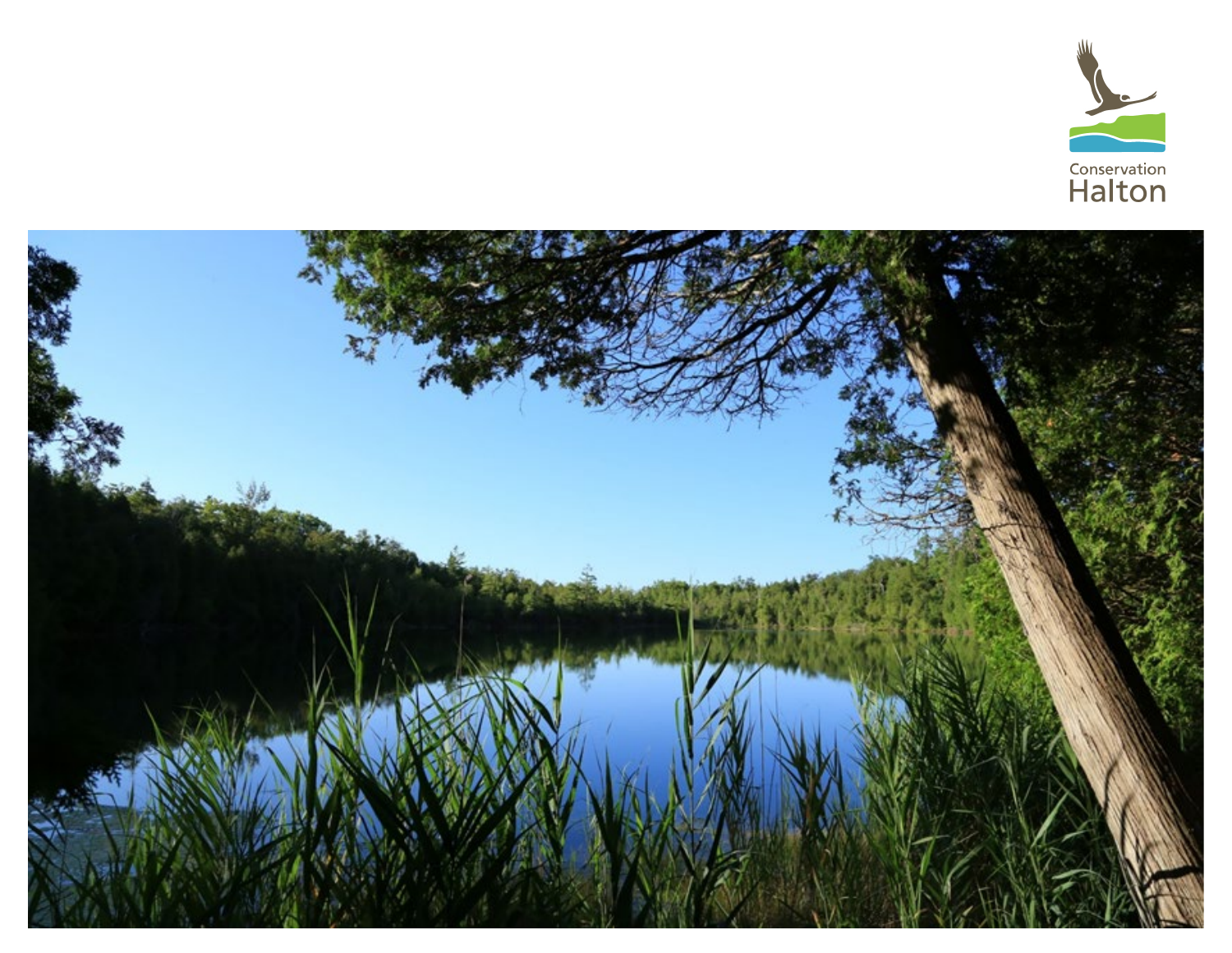# **FOREWARD**

# Submitted by:

**HassaanBasit** President & CEO

#### Prepared by :

LawrenceWagner, Senior Director, Corporate Services

Marnie Piggot, CPA,CA Director, Finance

MelissaSilber,,CPA,CGA Manager, Accounting

Kimberly O'Malley, CPA,CGA Accounting Analyst

#### In Collaboration with :

Senior Leadership Teamand Departmental Stafffrom:

- Corporate Services
- Corporate Compliance
- Flood Forecasting& Operations
- Planning& WatershedManagement
- Science& Partnerships
- Project Management Office
- Operations
- Parks& Recreation

# 2021 Budget Preparation Timeline



- Preparation of 2021 Budget & 2022 – 2030 Operating and Capital forecast
- Approval of preliminary budget by Financial and Audit Committee and Board of Directors

#### June – October

- Budget revisions
- Preparation of 2022– 2030 Operating & Capital Forecast and approval by Finance & Audit Committee
- Budget meetings with municipal funding partners
- Notice of budget approval sent to Conservation Halton watershed municipalities

# October – February

- Presentation of final budget to Finance & Audit Committee and to Board of Directors
- Presentation of final budget to municipalities